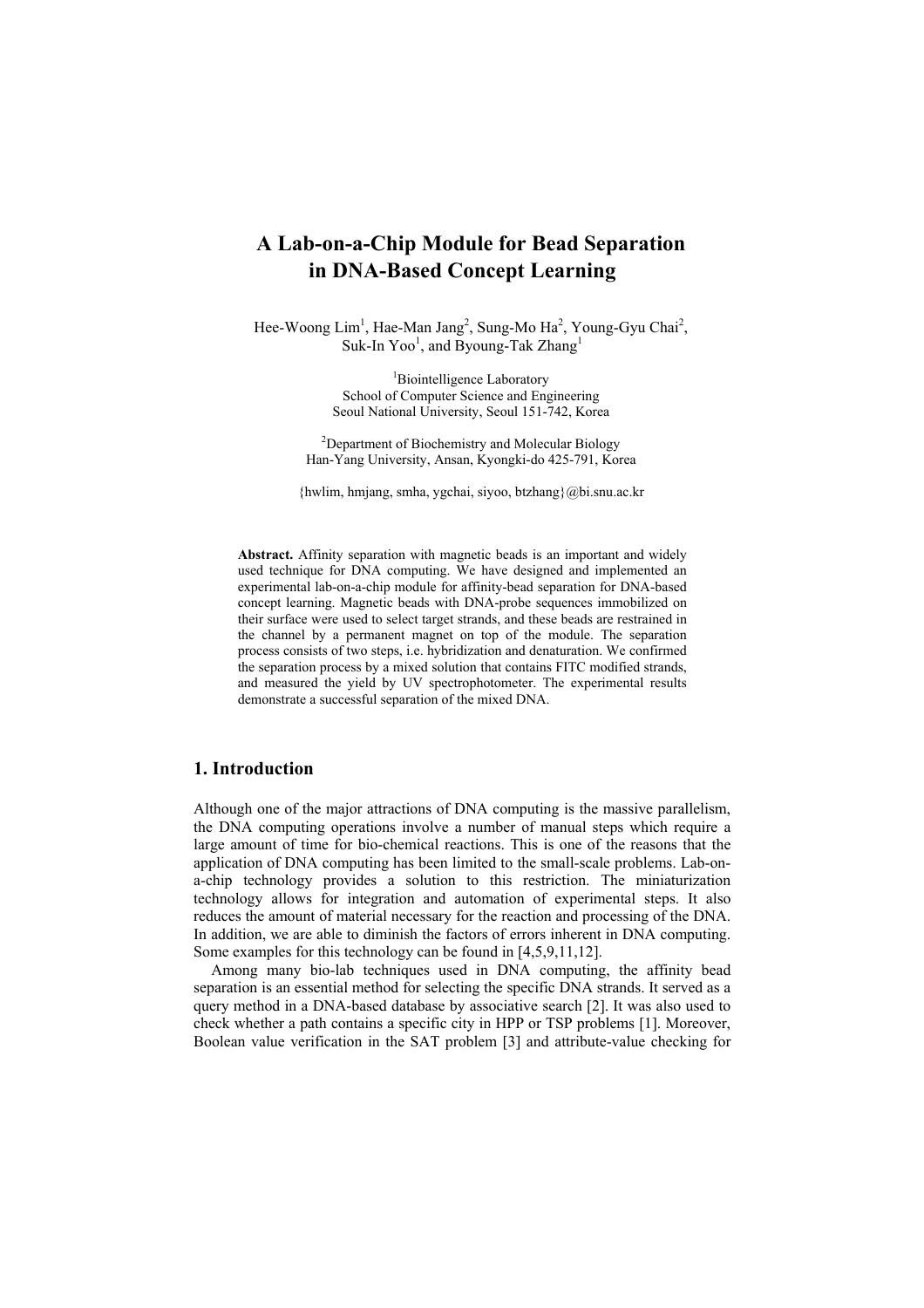hypothesis space refinement in the DNA-based concept learning [\[8\]](#page-9-6) are accomplished by this technique.

However, in real experiment, the yield of this affinity separation is very low [[6\]](#page-9-7), and the information is lost or reduced while the operation is repeated. Thus, an amplification process such as PCR is indispensable to recover the information, which is the amount of the DNA. Furthermore, the manual experiments of the affinity separation are certain to involve some errors. Braich et al. used a separation method with a gel-filled tube module to improve the efficiency in the SAT problem [\[2\]](#page-9-8), and other related works have been done in relation with the micro-reactor [[5,](#page-9-1)[9](#page-9-2)[,11](#page-9-3)[,12\]](#page-9-4).

In the previous work [[8\]](#page-9-6), we have suggested version space learning with DNA molecules as a concept learning method. This learning method can be implemented by repeated application of the affinity bead separation and this is described in the next section in detail. But, in practical implementation, this method needs much effort to repeat the same procedure, which may also suffer from low yield.

In this paper, we present the design of an affinity separation module, which performs the operation in a single straight channel. The magnetic beads with DNA probe sequences immobilized on their surface were used to select target strands, and the beads are restrained in the channel by a permanent magnet on top of the module. The separation process consists of hybridization and denaturation as in the manual experiment. We have implemented a prototype of this module and some experimental results are presented to verify its working process. This module can be used as well in other applications of the DNA computing which uses affinity separation.

This paper is organized as follows. In Section 2, the workflow of the bead separation for the DNA based concept learning is presented. Section 3 describes the detailed structure of the lab-on-a-chip (LOC) module for bead separation and fabrication process. At the same time some experimental results for this module are presented in Section 4. Finally, the conclusion and future work are given in Section 5.

# **2. Concept Learning on LOC**

l

A detailed description on the original version space learning in silico can be found in [\[10\]](#page-9-9), and the DNA based method is described in [[8\]](#page-9-6). In this section, we explain how a network of the bead separation modules can organize the DNA based concept learning.

Given a training example *e*, learning proceeds by selecting all hypotheses, which are consistent with *e*. This process can be achieved through the affinity separation, which examines each attribute value, as is described in Fig. 1. Let  $T_n$  be the current version space<sup>1</sup>,  $T_{n+1}$  the one after a training example  $e$ , and  $T<sup>e</sup>$  a set of hypotheses that classify *e* as positive. In this paper, we assume three attributes (A, B, C) each of which has only two values. Attribute values are denoted by a lowercase letter with subscripts 1 and 2, and the "don't care symbol" is denoted by subscript 0. Each rectangle in Fig. 1 means an affinity separation module that divides the solution in the

<span id="page-1-0"></span> $<sup>1</sup>$  In this paper, the concept 'version space' is not the one that is maintained by special and</sup> general boundaries as in [10], but simply a set of hypotheses that are consistent with training examples.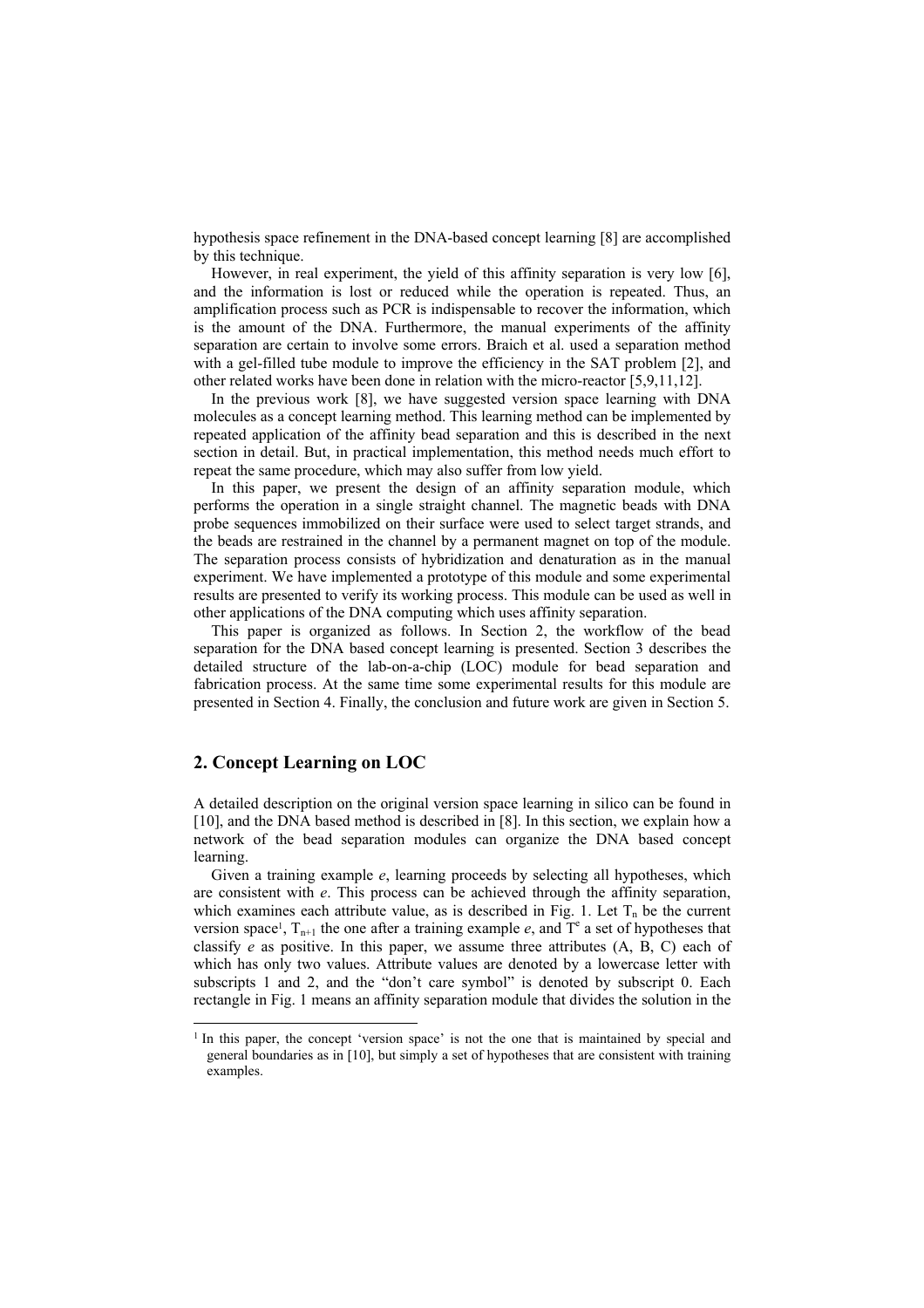manner of whether each hypothesis has at least one of the attribute values, which are denoted in the rectangle. Positive selection means the selection of the DNA strands that hybridize with the bead, and negative selection means the selection of the ones that does not. In principle, the learning process for a single example can be accomplished with this process in Fig. 1.



**Fig. 1.** Training process of DNA based version space learning for an example  $\langle a_1, b_1, c_1 \rangle$ .

However, due to the possibility of false negatives in the selection process, the approach displayed above may be unreliable in the negative training examples. Therefore, this model is modified as follows for reliability, which uses only the positive selection as in Fig. 2.



**Fig. 2.** Modified version of the learning process, which uses only positive selection for an example  $\le a_1, b_1, c_1 \ge (a)$  is for a positive example, and (b) is for a negative example.

Each learning step for a single training example can be implemented by the processes above, and therefore, the full learning process of the DNA based version space learning can be accomplished by networking the above training modules for the training examples.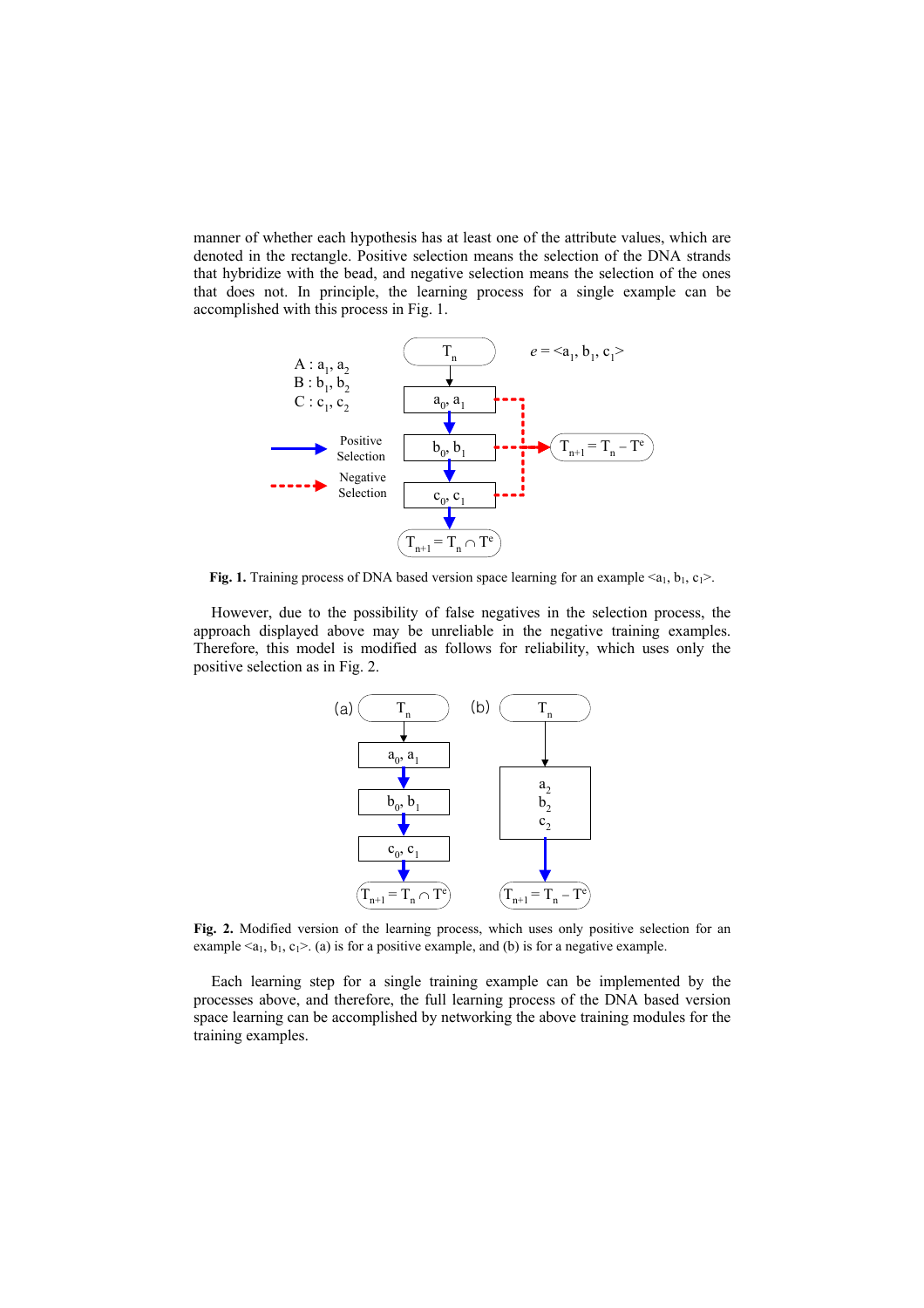# **3. LOC Module for Bead Separation**

#### **3.1 Layout of the Module**

Basically, the module consists of a single straight channel, which is 2 mm in width, 100  $\mu$ m in depth, and 44 mm in length. It should be miniaturized. This module uses streptavidin coated magnetic beads to immobilize the probe sequences of which 5' ends are biotinylated. A permanent magnet is used to immobilize the magnetic beads. It is on top of the module and we can control the bead to flow or to make immobilized by the magnet.

To perform affinity separation, we need two steps, i.e. hybridization and denaturation as in the manual affinity separation. In the hybridization step, we first injected the mixed solution through the channel. This gave a rise to hybridize both target and probe DNA strands on the magnetic beads. After then, 0.1 M NaOH solution through the channel and the denaturized DNA strands pass through the channel.



**Fig. 3.** Layout of the bead separation module. Top view (left) and side view (right).

## **3.2 Fabrication**

The negative photo resistant SU-8 (Micro Chem, USA) was spun coated on the substrate 100 Si wafer (100  $\mu$ m thick). And the air bubble of the coated SU-8 was removed by soft baking on a hot plate (65°C for 10 min, 95°C for 30 min). After installing and hardening the mask on the wafer, photolithography was performed on the MA-6 aligner. Finally this was cleaned with isopropyl alcohol after development by SU-8 developer. PDMS (polydimethylsiloxane, Corning, Sylgard 184) and curing agent were mixed (ratio of 10:1) and cured in oven (65 °C, 4 h). PDMS replica was peeled off the mold, treated in  $O_2$  plasma and bonded with a slide glass (Corning, #7740 Pyrex glass).

Two holes of 2 mm in diameter were drilled in the center of each reservoir port for inlet and outlet of solution. A magnet (CPG mini separator) seated on top of the device over channels was used to localize the beads in the detection area. It was ø 6  $mm \times 5$  mm with strength 12,200 Gauss 1,220 mTesla at the pole.

The summary of the above process is shown in Fig. 4.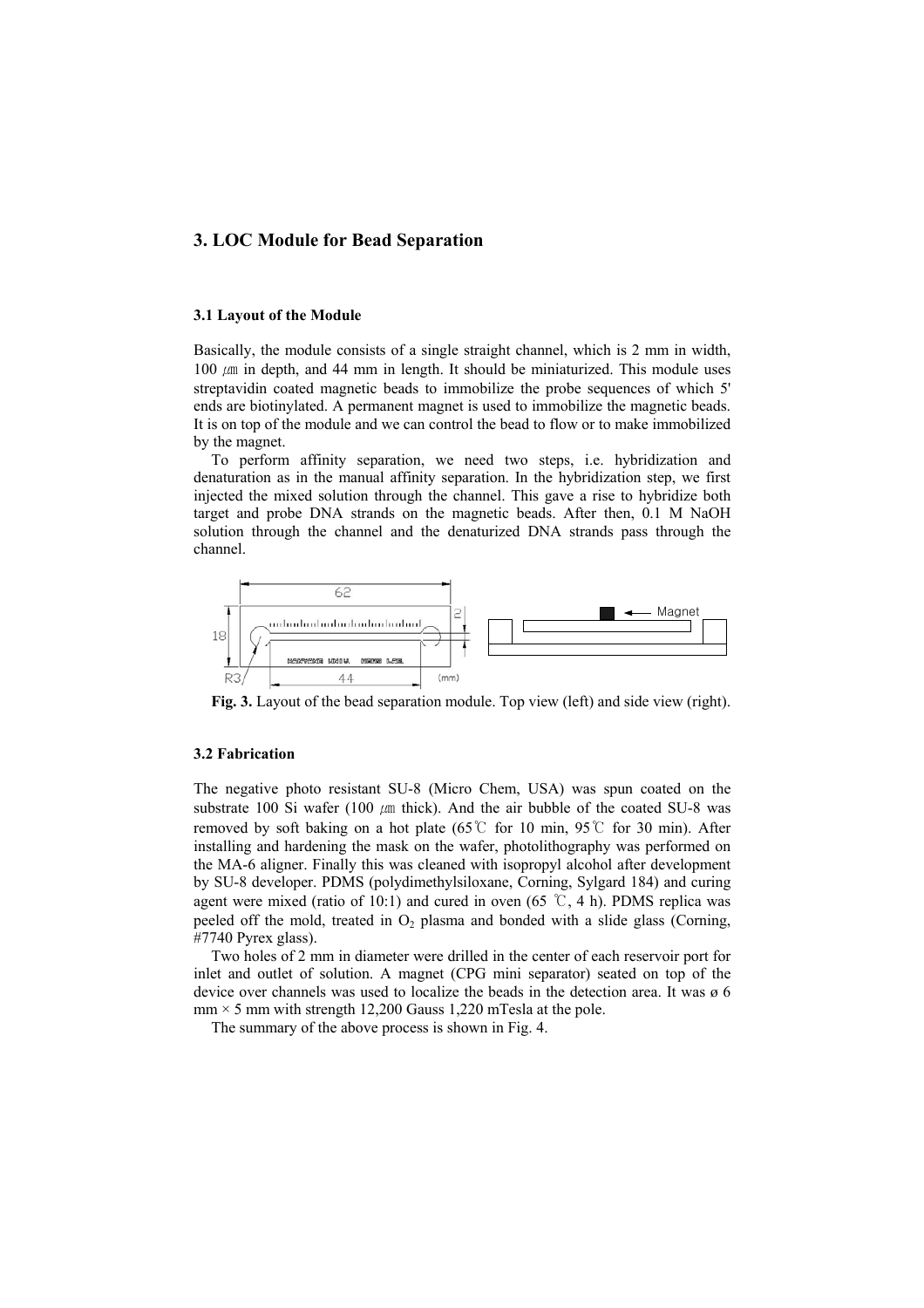

**Fig. 4.** Fabrication process and final module

# **4. Experimental Results**

In this section, we describe some experimental results for the above module. Firstly, the magnetic beads with the probe sequences were prepared, which were then installed into the module. We confirmed the separation by FITC modified strands, as well as measuring the yield by UV spectrophotometer and then compared these results with those of the manual process.

### **4.1 Apparatus**

Reagents were loaded into the fluid lines (silicon tube  $\alpha$  1 mm) with 250  $\mu$ ,  $\alpha$  2.30 mm Hamilton syringe and then pushed through the device syringe pump (KD scientific, AUXETAT). The device was mounted on an inverted fluorescence microscope for detection (NIKON, DIAPHOT 300). The microscope consisted of a halogen lamp for top illumination and a 100 W xenon lamp for sample illumination from the bottom. A charge coupled device (CCD) camera (IK-642F, Toshiba) was used to monitor the transport of magnetic beads and to measure fluorescence intensity. An interference filter cube was used to detect fluorescence signals. The bandwidth of the excitation filter was 459~498 nm and 512~559 nm for the emission filter. The images of the beads and fluorescence were acquired and analyzed with imaging software (Image tool 3, UTHSCSA).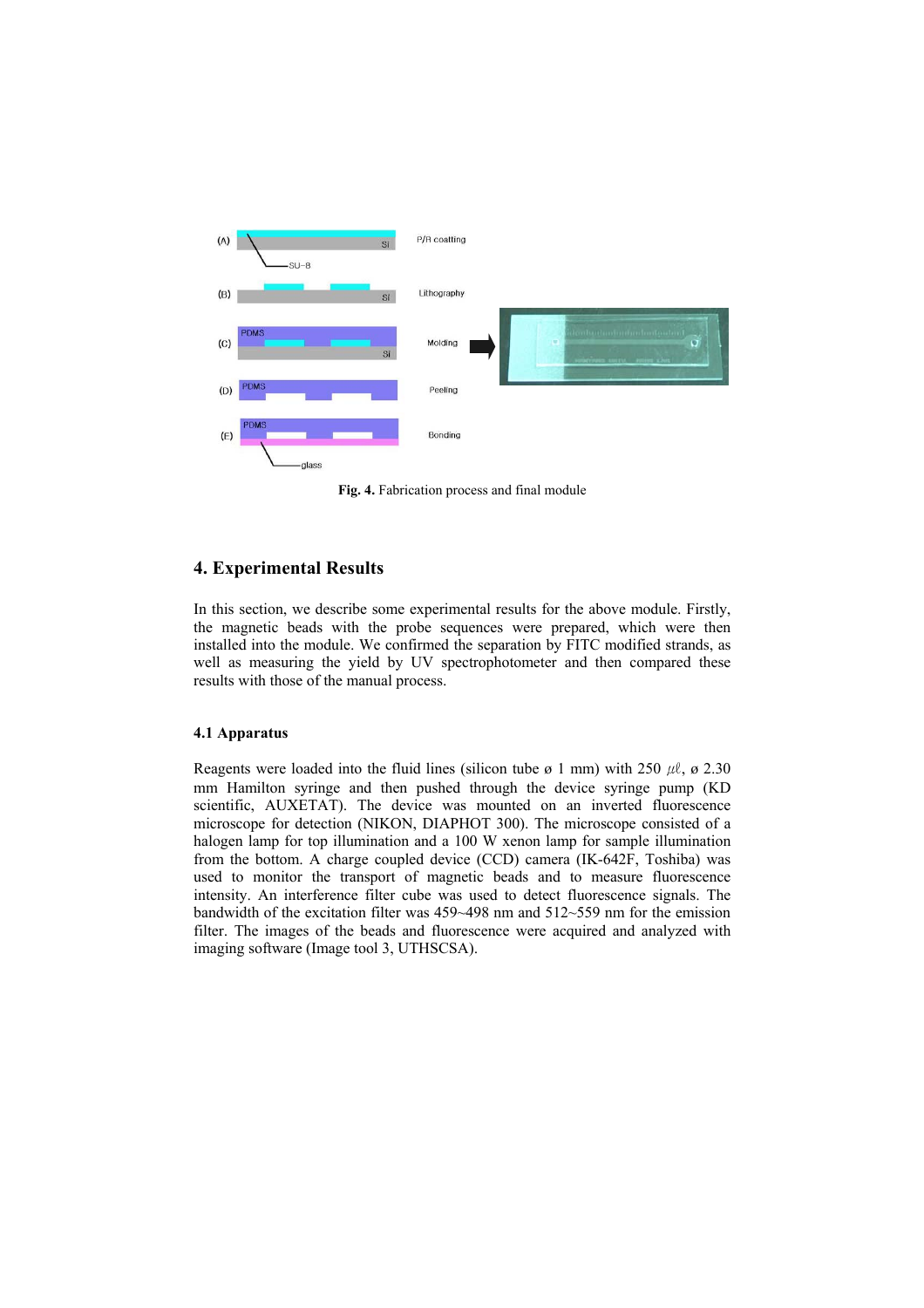

**Fig. 5.** Apparatus

#### **4.2 Oligonucleotides**

We used the sequence generator NACST/Seq [[7\]](#page-9-10) to design the DNA sequences for the experiment. When designing the oligonucleotide sequences, we considered the selfhomology and the H-measure to prevent cross hybridization. We designed three sequences of which 20 bp of 3' ends were selected as target subsequences and the probe sequences were determined from these subsequences. Table 1 shows the six sequences. All oligonucleotides were purchased from GenoTech (Daejeon, Korea) and obtained 5' FITC modified target strands for experiments to confirm the separation in the module in addition to the original three target strands. As well the probe sequences (No. 4~6 in Table 1) were 5' biotinylated for immobilization on the magnetic beads. As a result, we synthesized nine oligonucleotides for the experiment.

**Table 1.** Sequences of oligonucleotides used in the experiment

| No. | Sequence                                   | $Tm$ (° | $GC\%$ |
|-----|--------------------------------------------|---------|--------|
|     | 5'-AAACGGTCTTGTCGG GGATAGGGAATGCTCGTGTT-3' | 70 1    | 514    |
|     | 5'-GTCGAGACAAGACCT TGGCATATGTCTAAATAGAT-3' | 67 1    | 40 O   |
| 3   | 5'-GCGAATCTGATCGCT CCAGCGAGGGCCGGTTCCAC-3' | 77 7    | 65.7   |
| 4   | $-3'$<br>AACACGAGCATTCCCTATCC<br>$5' -$    | 573     | 50     |
|     | $-3'$<br>ATCTATTTAGACATATGCCA<br>$5 -$     | 49 1    | 30     |
|     | GTGGAACCGGCCCTCGCTGG<br>$-3'$<br>$5 -$     | 676     |        |

#### **4.3 Probe Bead Preparation**

Conjugation of biotinylated single-stranded DNA to M-280 beads (Dynal M-280 streptavidin coated, ø 2.8 μ m) was performed by using the following protocol. At first, 300  $\mu$  of stock beads (6~7  $\times$  10<sup>8</sup> bead/ $\text{m}$ ) were washed three times in 200  $\mu$  of Binding and Washing (B/W) buffer which consisted of 10 mM Tris, 1 mM EDTA, and 1 M NaCl, pH 7.5 and then diluted in 90  $\mu\ell$  of B/W buffer. And 10  $\mu\ell$ , 100  $\mu$  M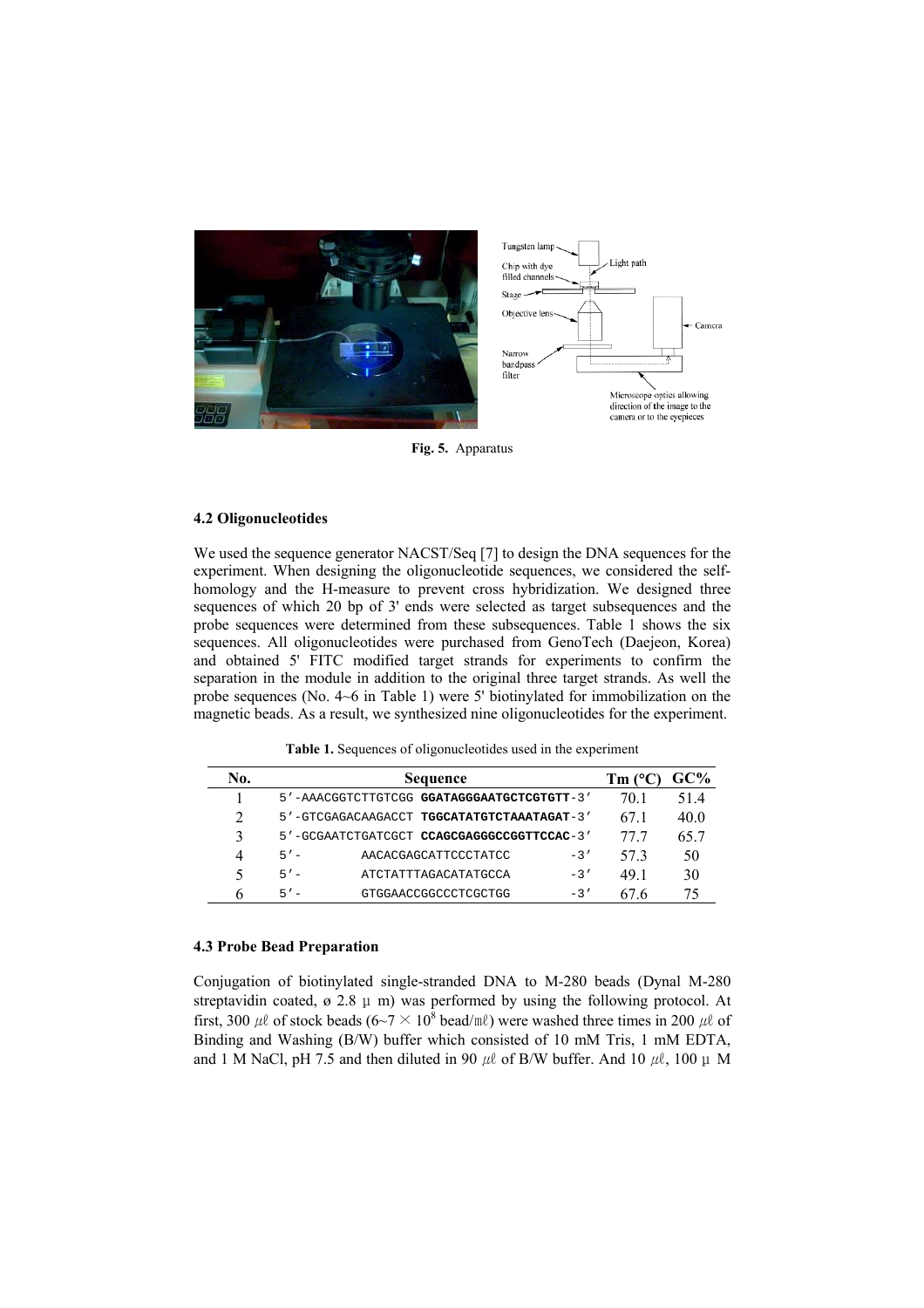biotinylated DNA solution was added to the beads solution and then incubated at room temperature for 15 min. After conjugation, the beads were washed with B/W buffer and diluted in 100  $\mu\ell$  of TE buffer, which was made up of 10 mM Tris, 1 mM EDTA, pH 8.0.

#### **4.4 Separation**

In this experiment, oligonucleotide No. 2 in Table 1 was the target strand, the mixed solution, which contained oligonucleotides No. 1~3 were used in separation.

Before the experiments, the module and the other devices were washed with ultra sonicator (Branson) for 5 min and 0.1 N NaOH. Then the inlet port of the module was connected to the syringe pump. TE buffer was mechanically pumped into the silicon tube (ø 1 mm) and flushed the device to remove out air bubbles. The dead volume in the tube and the connectors was 10  $\mu\ell$  in case of 250  $\mu\ell$  Hamilton syringe.

#### **Detection of separation with FITC modified oligonucleotides**

The solution that contained probe beads (30  $\mu$ ) of No. 5 probe attached bead + 70  $\mu$ ) of TE buffer) was injected into the channels by using syringe pump at the velocity of 20  $\mu$ *l*/min. The mixed solution which contained each 10  $\mu$ *l* of No. 1~3 that are FITC modified and 170  $\mu\ell$  TE buffer, was injected into the channel by 5  $\mu\ell$ /min for 40 min. After hybridization, unbounded oligonucleotides were washed with 100  $\mu$  TE buffer by 10  $\mu$ *l*/min, 2 times, and the intensity of fluorescence signal was detected by CCD camera. For elution of the bound target strands, 200  $\mu\ell$  of 0.1N NaOH was injected into the channel (10  $\mu$ l/min).



**Fig. 6.** Normal and fluorescent images of the beads in the module. Beads are localized in a channel by a magnet (a) Injection of M-280 bead in channel, 40X under halogen lamp, (b) 40X fluorescence image before hybridization with FITC conjugated probe, (c) 40X fluorescence image after an injection of the mixed solution which contains FITC modified target strands, (d) 100X fluorescence image, black dots are M-280 beads, green background is target solution.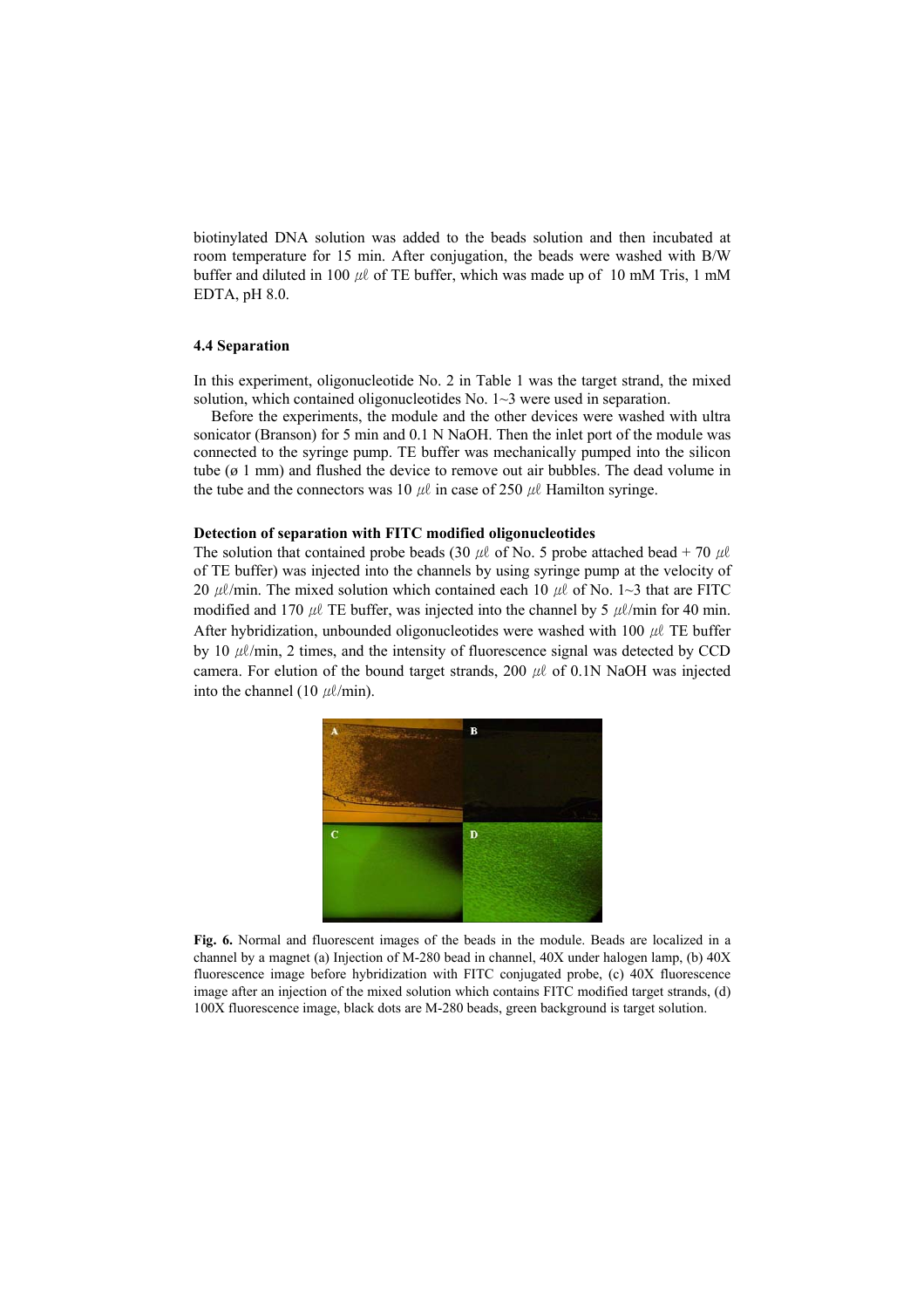

**Fig. 7.** Fluorescence images in washing and elution process (a) Before washing, (b) After washing, (c) Elution step: green narrow flow indicates the target oligonucleotide, (d) After completing the elution step.

Figs. 6 and 7 show the separation process in the module. We can observe that the probe beads capture the target strands in hybridization step and that the strands are eluted in denaturation step.

#### **Detection with UV spectrophotometer**

In the previous subsection, the solution, which contains the probe beads and the mixed solution were injected into the channel step by step, except that the mixed solution consisted of unmodified oligonucleotides. The waste solution of the hybridization step containing unbounded strands was collected and then optical density of this solution was measured at 260 nm by UV spectrophotometer (UV-1601, SHIMADZU). The waste solution in the elution process was collected and optical density was measured to compare intensity profile before and after the separation.

In addition to this, we performed a manual separation process, using the same protocol without a separation module to compare the efficiency.

| Concentration          | Module           | Manual           |
|------------------------|------------------|------------------|
| Initial mixed solution | $184.7 \mu g/ml$ | $184.7 \mu g/ml$ |
| Waste in hybridization | $164.8 \mu g/ml$ | 146.1 $\mu$ g/ml |
| Waste in denaturation  | $27.8 \mu g/ml$  | $17.88 \mu g/ml$ |

**Table 2.** Optical density of the solution at each step

Table 2 is the result of the separation and the amount of the DNA strands in each step. As shown in the table, the yield is better than that of the manual process although the module misses out the much of the target strands.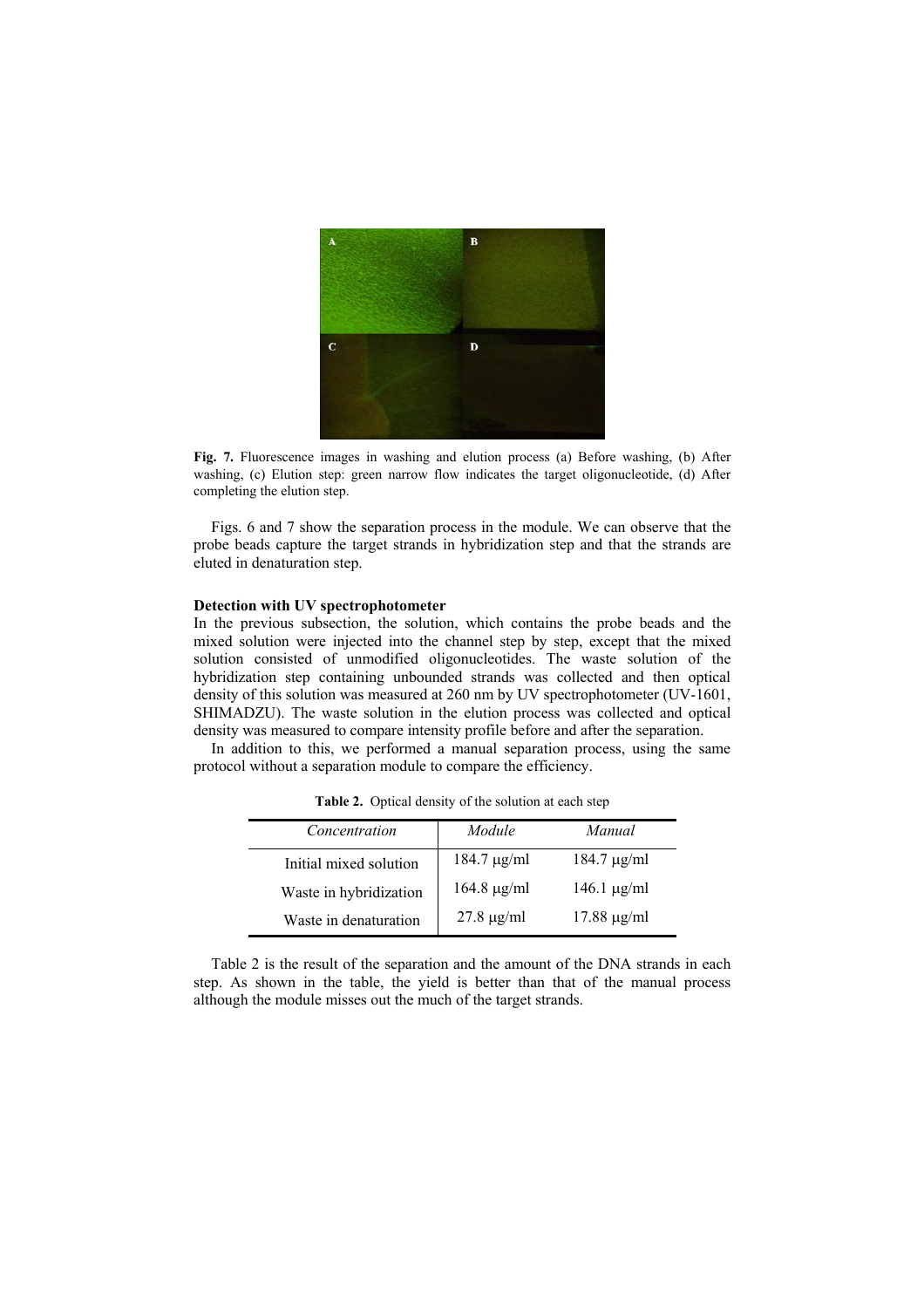### **5. Conclusion**

In this work, we have shown that the DNA based concept learning can be performed by iterative affinity separations and also its concrete workflow has been presented. The learning process purely consists of the affinity separations, which examine each attribute value of the hypotheses in the current version space. Therefore, the network of the affinity separation modules can implement this learning scheme. For this purpose, we designed and implemented a prototype of a single LOC module for the affinity bead separation. The separation process was verified by several experiments, and the results show the separation process is performed more correctly and efficiently than manual work.

The yield of the affinity separation process can be improved further. The design or the strategy of the separation module needs to be improved to increase the efficiency of the probe beads. Undoubtedly, there may be other methods of immobilizing the probe DNA or the magnetic bead. Nevertheless, it is important that the probe sequences should be able to have more chances to hybridize with demanded target strands, and after all the proportion of the false negatives must be decreased as a result. The affinity separation used in [[3\]](#page-9-5) may be a good example. On the other hand, we may use the negative selection strategy to overcome the very low yield of the positive selection or the error of the positive selection in combination with a probability theory. However, we need a quantitative analysis of this process to support it. More sophisticated research about this affinity separation must be performed.

And more miniaturization, integration and automation are required for the real application. For example, Choi et al. have developed a technology to separate the magnetic beads in a micro-channel by electromagnet [[4\]](#page-9-0). We may as well be able to control the beads in the module in combination with this method.

#### **Acknowledgement**

This research was supported by the Ministry of Commerce, Industry and Energy through the Molecular Evolutionary Computing (MEC) project, the NRL program from Korean Ministry of Science and Technology, the Ministry of Education & Human Resources Development under the BK21-IT program, and by the project RIACT 04212000-0008. The RIACT at Seoul National University provided the research facilities for this study.

# **References**

- <span id="page-8-1"></span>1. L. M. Adleman, Molecular computation of solutions to combinatorial problems, *Science,* vol. 266, pages 1021-1024, 1994
- <span id="page-8-0"></span>2. Eric B. Baum. Building an associative memory vastly larger than the brain. *Science*, vol. 268, pages 583-585, April 28, 1995